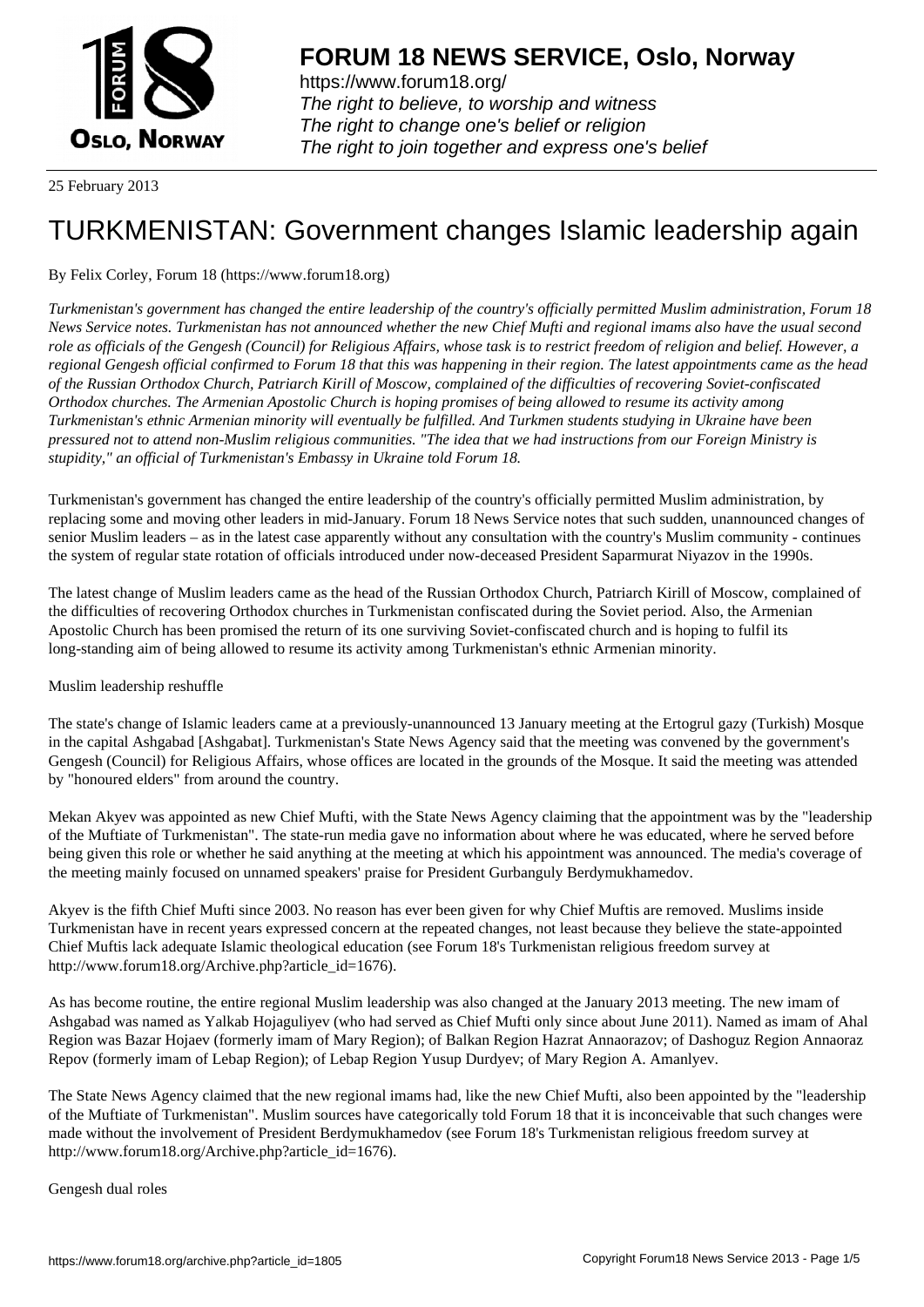of the government Gengesh, whose task is to restrict freedom of religion or belief for all. Normal practice is for the Chief Mufti to be one of three Deputy Chairs of the Gengesh, while the regional imams head the Gengesh in their regions. On 20 February a regional Gengesh official confirmed to Forum 18 that the regional imam has also become Gengesh head in their region, but no official announcement of the Chief Mufti's usual extra role has been made.

The latest appointments continue long-standing state practice, under which leaders appointed to restrict the freedom of religion and belief of the Islamic community also have a state-appointed role to restrict the freedom of religion and belief of non-Muslim religious communities (see F18News 13 October 2009 http://www.forum18.org/Archive.php?article\_id=1361).

#### Who chose new Muslim leaders?

Neither Gurbanberdy Nursakhatov, a Deputy Chair of the Gengesh, nor any other Gengesh officials in Ashgabad were prepared to discuss with Forum 18 why the senior Muslim clerics had been replaced or reshuffled, and whether this had been the initiative of the Muslim community or state officials. On 13 February Nursakhatov put the phone down as soon as Forum 18 identified itself. Subsequent calls went unanswered.

Similarly, regional Gengesh officials were equally uncommunicative. For example, the official who answered the phone on 20 February at Lebap Regional Gengesh – who would not give his name – told Forum 18 that the new regional imam Durdyev was away on a work trip. He declined to answer any questions as to why the regional imam had been replaced and who had taken the decision.

An official of the Hyakimlik (administration) of Turkmenbashi [Turkmenbasy, formerly Krasnovodsk], a Caspian Sea port in Balkan Region, told Forum 18 on 20 February that the city's imam, Chary-hajy Mommalyev, had left office in late 2012. He said the city's deputy imam, Dovlet Atayev, is currently temporary imam. He declined to discuss whether the removal of imam Mommalyev was related to the January 2013 Muslim leadership changes. The official declined to discuss who had decided on his removal and why.

"The appointment procedure for senior Muslim clerics is completely opaque," an Ashgabad-based commentator told Forum 18 on 18 February. "In his time [then-President] Niyazov planned to form a kind of Council of Muftis of Turkmenistan, but I have never been able to find out if such a Council was ever formed. Appointments up to now have been made by the Gengesh for Religious Affairs."

The 1996 presidential decree establishing the Gengesh made no mention of naming leaders of the Islamic or any other religious community.

#### Gengesh structure

The Gengesh is one of the primary state agencies tasked with suppressing freedom of religion and belief (see F18News 13 October 2009 http://www.forum18.org/Archive.php?article\_id=1361). Its Chair has always been an imam, though never the Chief Mufti. Since 2006 the Chair has been imam Charygeldi Seryaev. One long-standing Deputy Chair of the Gengesh is Fr Andrei Sapunov, a Russian Orthodox priest, but he is not one of the country's three Orthodox deans who lead the Church in the country (see F18News 19 October 2007 http://www.forum18.org/Archive.php?article\_id=1037). Between 1997 and 2004, the only permitted faiths were the state-backed Sunni Muslim community and the Russian Orthodox Church.

Members of religious communities who have dealt with the Gengesh have told Forum 18 that the official who controls all its activity is the third Deputy Chair, Nursakhatov. He does not hold any post within a religious community.

The 1996 decree establishing the Gengesh also established the posts of regional Gengesh officials, to be paid out of regional budgets, with the possibility of naming officials at district level if required. A January 2000 presidential decree set out 51 appointments of Gengesh officials at a district level throughout Turkmenistan, to be paid out of district budgets.

Forum 18 can find no published law, decree or regulation which gives imams or Russian Orthodox priests ex officio roles in the Gengesh.

## Difficulties over church buildings, visas

Meanwhile, the head of the Russian Orthodox Church, Patriarch Kirill of Moscow, has complained of difficulties over the return of Orthodox churches in Turkmenistan confiscated in the Soviet period, getting permission to build new churches and the provision of visas to priests. Controls on priests importing Orthodox religious material only for use in their parishes were lifted in 2011 (see F18News 11 March 2011 http://www.forum18.org/Archive.php?article\_id=1551).

Speaking at the Church's Bishops' Council in Moscow on 2 February 2013, Patriarch Kirill noted that "the question has not been resolved of the return to Orthodox communities of a range of churches, used since the Soviet period as warehouses, museums and the like," according to the text of the address, posted on the Moscow Patriarchate website.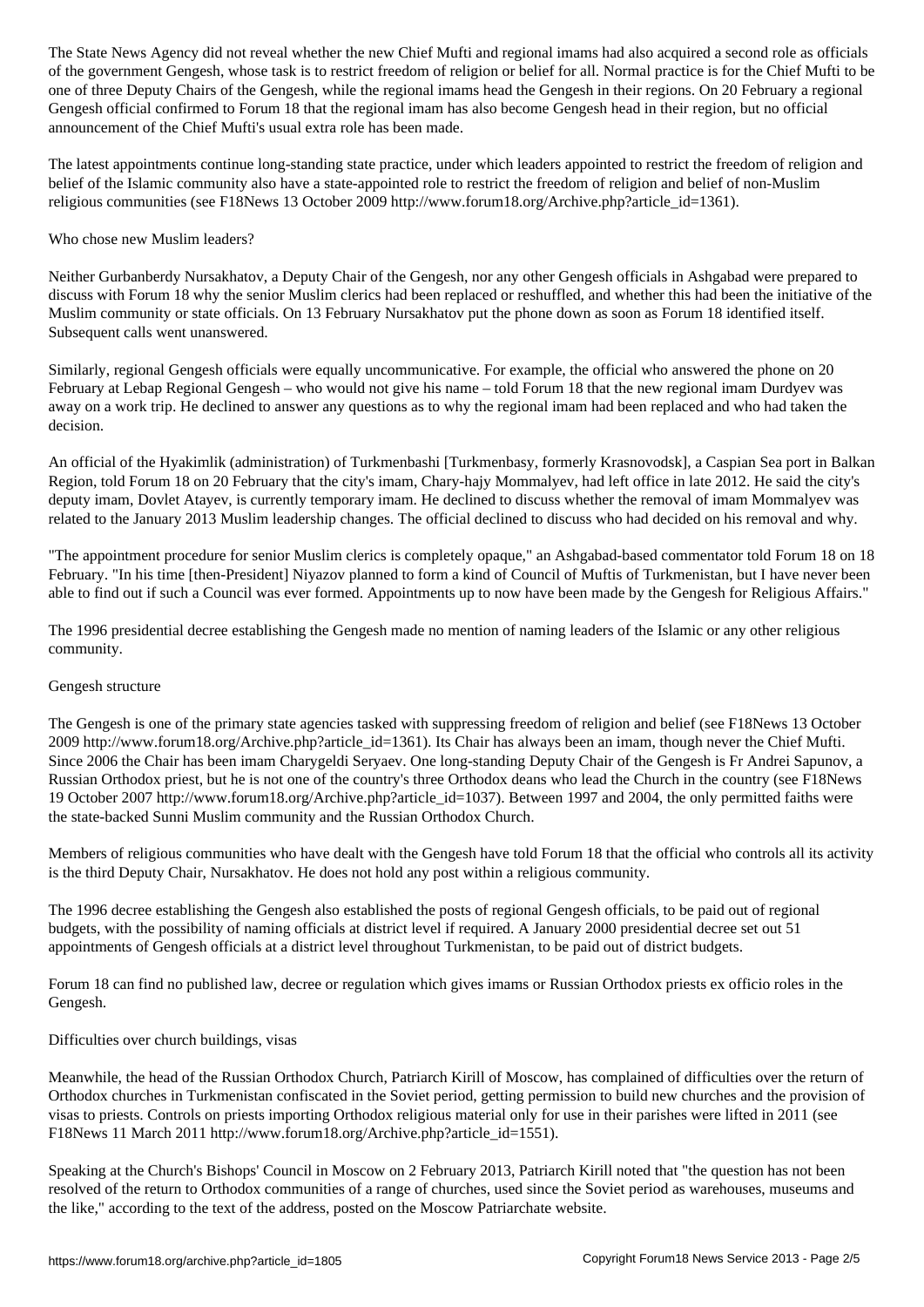"Similarly it is not always possible to reach agreement over the assigning of plots for building new churches," he added. "Sometimes difficulties arise over receiving visas for priests who do not have Turkmen citizenship."

One Orthodox source in Russia familiar with the situation in Turkmenistan notes that while most of the Orthodox priests in Turkmenistan are local citizens or have lived there for many years, some have arrived more recently. "These are given short-term visas – lasting perhaps two or three months," the source told Forum 18 on 20 February. "They have to keep extending them." The source said this is not a "problem of life or death", but an inconvenience. "Formalities take time."

One frequent visitor to Turkmenistan is Bishop Feofilakt (Kuryanov) of Pyatigorsk, who has pastoral care of the Orthodox parishes in Turkmenistan on behalf of Patriarch Kirill. His most recent visit was in January. Unlike previous visits, this time he travelled unaccompanied by other priests from Russia. The bishop – and others in his party visiting the country with him – require visas which they must obtain at the Turkmen Embassy in Moscow.

The Orthodox source noted that the return of churches in Turkmenistan confiscated during the Soviet period is slow. "Many of them are occupied by other institutions, and time is needed to find alternative accommodation for them."

Will Armenian Apostolic Church be allowed to resume activity?

The Armenian Apostolic Church has struggled to be allowed to resume its activity, among Turkmenistan's ethnic Armenians, since Turkmenistan's 1991 independence from the Soviet Union. On 30 November 2012, during an official visit to Armenia, President Berdymukhamedov visited the Church's headquarters at Echmiadzin, near Armenia's capital Yerevan. There he "warmly greeted" Church leader Catholicos Karekin II, the Turkmen government website noted the same day.

The Church's website also noted that President Berdymukhamedov invited Catholicos Karekin to visit Turkmenistan.

The last known visit by an Armenian priest to Turkmenistan was in the late 1990s, when the priest from neighbouring Uzbekistan was granted a visa. However, as the Armenian Apostolic Church was then illegal he had to conduct baptisms and hold services on diplomatic territory in the Armenian Embassy in Ashgabad (see F18News 2 October 2003 http://www.forum18.org/Archive.php?article\_id=151).

However, Armenian officials are hopeful the Armenian Apostolic Church in Turkmenbashi will soon be allowed to be rebuilt and re-opened for worship. The church was confiscated during the Soviet period and despite efforts by the Church and previous Armenian ambassadors to Turkmenistan the last surviving pre-revolutionary Armenian church in Turkmenistan has never been handed back. The Turkmenbashi authorities partially demolished the church in 2005.

The Armenian Apostolic Church website noted on 30 November that: "Answering the appeal of His Holiness [Catholicos Karekin II], President Berdymukhamedov directed his representatives of the Turkmenistan Government, who were among his delegation, to discuss this issue and provide a positive resolution to the issue of the Armenian Church."

"The President of Turkmenistan gave a clear order during his meeting with the Catholicos to the Governor of Balkan Region [Satlyk Satlykov], where the Armenian Church is located, to renew the church's activity," Armenia's ambassador to Turkmenistan Vladimir Badalyan told Forum 18 on 25 February, via the Diaspora Department of Armenia's Foreign Ministry. (Satlykov was transferred from Balkan Region to become Public Utilities Minister in January 2013.)

The Ambassador noted that the Church is in the yard of the Turkmenbashi city administration, for which a new building is due to be constructed on another site. "Once the city administration has moved to its new building and its old building is demolished, renovation and new building will take place for the Armenian Church. All this will take time."

Nelli Matevosyan, the head of the Foreign Ministry Diaspora Department, insisted to Forum 18 the same day that "the entire Armenian government – at a senior level - is very interested" in the revival of the Armenian Apostolic Church in Turkmenistan. She speculated that the issue of sending a priest to serve the Armenian Apostolic community in Turkmenistan is likely to be resolved, once the Turkmenbashi church is rebuilt and re-opened for worship.

Fr Vahram Melikyan of the Armenian Apostolic Church headquarters at Echmiadzin told Forum 18 on 22 February that Turkmenistan falls within the jurisdiction of the Moscow-based Armenian Diocese and referred all enquiries to them. The Russian Diocese has not yet responded to Forum 18's questions.

## Pressure on students abroad

Turkmen students studying in Ukraine have been pressured not to attend non-Muslim religious communities, the exiled Alternative Turkmenistan News noted on 11 February, citing sources in Ukraine. An attache of the Turkmen Embassy in Ukraine's capital Kiev, Charymurad Atahanov, told Turkmen students studying in Kharkiv in north eastern Ukraine in early February that many complaints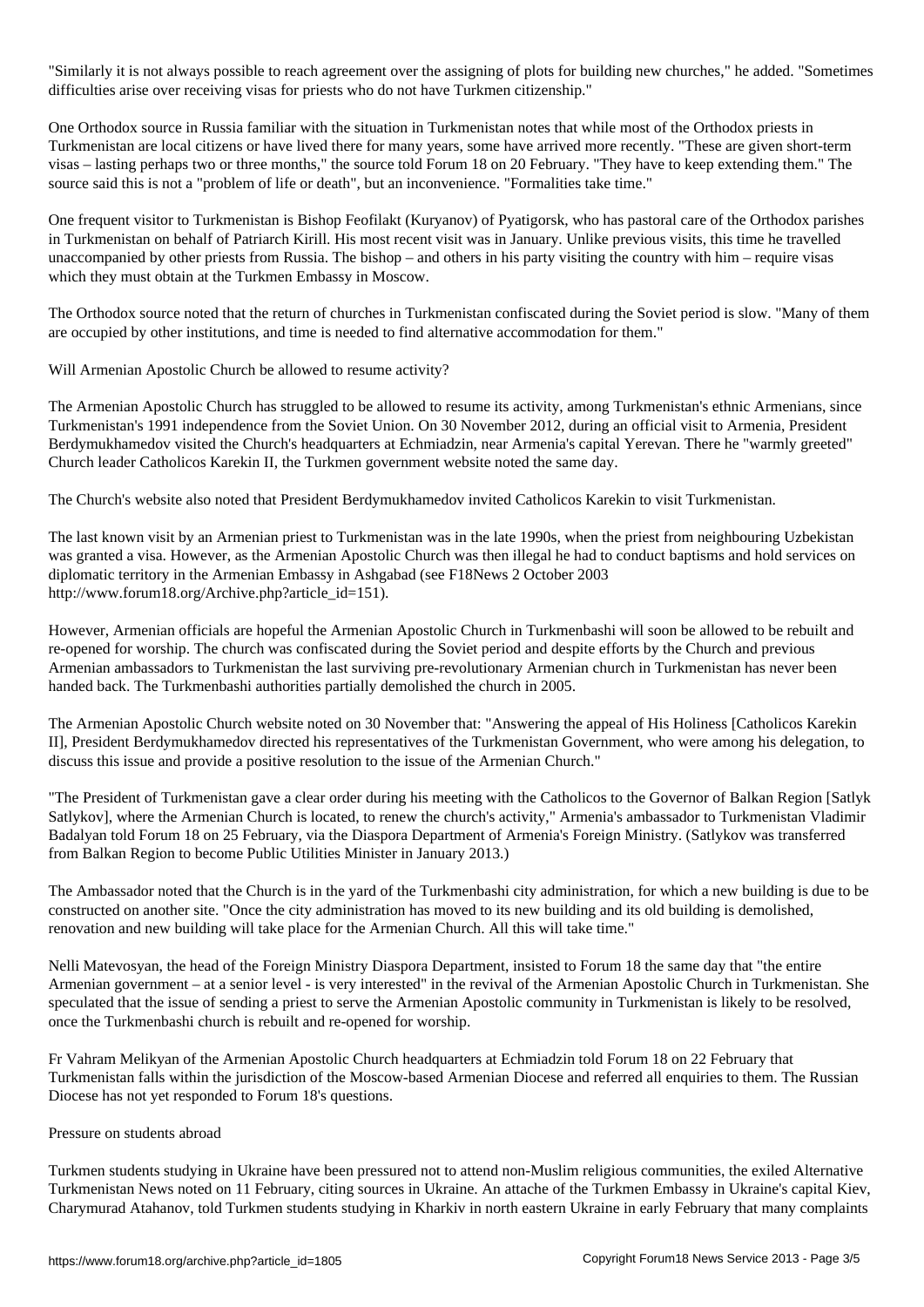Atahanov added that "there are concrete facts as well as photographs of the participation of Turkmen students in various religious sects 'of another faith'," Alternative Turkmenistan News declared. "But you are Muslims – think about your future, we are obliged to send all these complaints to Ashgabad and discussions are underway with directors of higher educational establishments about expelling such students," it quoted him as telling them.

Alternative Turkmenistan News said the pressure came in response to an order from Turkmenistan's Foreign Ministry in January to embassies in Ukraine and Belarus to hold "prophylactic discussions" with Turkmen students in the two countries. The websites of a number of Ukrainian higher educational establishments regularly note visits by Turkmen diplomats to Turkmen students.

"Atahanov didn't go into details, speaking only generally about students' participation in 'sects'," Alternative Turkmenistan News told Forum 18. "Of course he had in mind Jehovah's Witnesses. As for the photos, certainly this was meant to intimidate, but it's not impossible that they do have some photos."

"No restrictions on freedom of conscience"?

Despite repeated calls, Forum 18 was unable to reach Atahanov at the Turkmen Embassy in Kiev. Officials said on 12 February he was on a work trip until 18 February. On 20 February officials said he was again on a work trip.

However, Embassy First Secretary Serdar Berdiev vigorously refuted reports that embassy officials tell Turkmen students what they should or should not do. "I don't know where you get this information," he told Forum 18 from Kiev on 12 February. "The idea that we had instructions from our Foreign Ministry is stupidity."

Berdiev ridiculed suggestions that Embassy officials are concerned over which religious communities students might or might not attend during their studies abroad. "Why would any official be interested in students' faith? How can anyone have the right to interfere in people's faith? It is not a fact that such a conversation took place." He claimed that there are "no restrictions on freedom of conscience" in Turkmenistan, adding that the same held for Turkmen students in Ukraine.

Control on students

Government scrutiny of students within Turkmenistan and students from Turkmenistan studying abroad was stepped up following the Arab Spring uprisings for freedom and democracy in 2011. The authorities increased their information-gathering on such students, including on their religious affiliation and practice. Parents of children studying abroad were questioned – some by the Ministry of State Security (MSS) secret police - about how often their children attended mosques or other places of worship (see F18News 29 April 2011 http://www.forum18.org/Archive.php?article\_id=1566).

In February 2011, two students were reportedly expelled from their institute in Ashgabad after Education Ministry inspectors discovered audio recordings of suras (verses) of the Koran on their computers during "unexpected inspections" of student accommodation (see F18News 11 March 2011 http://www.forum18.org/Archive.php?article\_id=1551).

Women are banned from studying theology within Turkmenistan - including Islamic theology, the only permitted religious university subject. In 2008 the Turkmen government cancelled without explanation a Turkish-funded programme allowing men from the country to study in the Islamic Theology Faculty of Uludag University in Bursa, Turkey (see F18News 24 September 2010 http://www.forum18.org/Archive.php?article\_id=1492). (END)

For a personal commentary by a Protestant within Turkmenistan, on the fiction - despite government claims - of religious freedom in the country, and how religious communities and the international community should respond to this, see http://www.forum18.org/Archive.php?article\_id=728.

For a personal commentary by another Turkmen Protestant, arguing that "without freedom to meet for worship it is impossible to claim that we have freedom of religion or belief," see http://www.forum18.org/Archive.php?article\_id=1128.

More reports on freedom of thought, conscience and belief in Turkmenistan can be found at http://www.forum18.org/Archive.php?query=&religion=all&country=32.

For more background information see Forum 18's religious freedom survey of Turkmenistan at http://www.forum18.org/Archive.php?article\_id=1676.

A compilation of Organisation for Security and Co-operation in Europe (OSCE) freedom of religion or belief commitments can be found at http://www.forum18.org/Archive.php?article\_id=1351.

Follow us on Twitter @Forum\_18 (http://twitter.com/forum\_18)